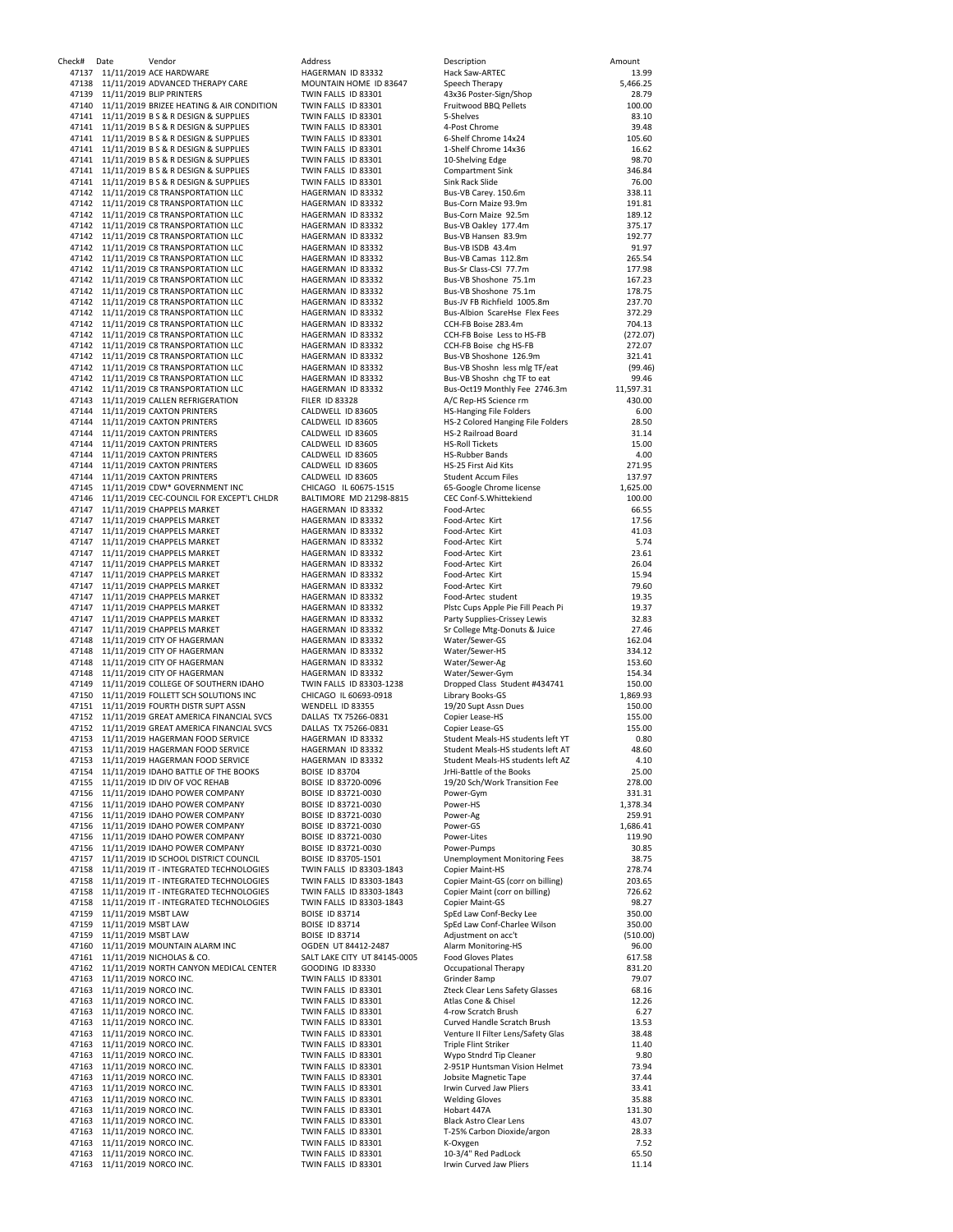| 47163          | 11/11/2019 NORCO INC.                                                                        | TWIN FALLS ID 83301                                | Cylinder Rent-Sep19                                                    | 5.96               |
|----------------|----------------------------------------------------------------------------------------------|----------------------------------------------------|------------------------------------------------------------------------|--------------------|
| 47164          | 11/11/2019 PRO ACTIVE ADVANTAGE LLC                                                          | <b>GOODING ID 83330</b>                            | <b>Behavior Services</b>                                               | 93.50              |
| 47164<br>47164 | 11/11/2019 PRO ACTIVE ADVANTAGE LLC<br>11/11/2019 PRO ACTIVE ADVANTAGE LLC                   | GOODING ID 83330<br><b>GOODING ID 83330</b>        | <b>Behavior Services</b><br><b>Behavior Services</b>                   | 110.00<br>110.00   |
| 47164          | 11/11/2019 PRO ACTIVE ADVANTAGE LLC                                                          | GOODING ID 83330                                   | <b>Behavior Services</b>                                               | 2,736.50           |
| 47164          | 11/11/2019 PRO ACTIVE ADVANTAGE LLC                                                          | GOODING ID 83330                                   | <b>Behavior Services</b>                                               | 256.00             |
| 47164<br>47164 | 11/11/2019 PRO ACTIVE ADVANTAGE LLC<br>11/11/2019 PRO ACTIVE ADVANTAGE LLC                   | <b>GOODING ID 83330</b><br>GOODING ID 83330        | <b>Behavior Services</b><br><b>Behavior Services</b>                   | 4,130.27<br>275.00 |
| 47164          | 11/11/2019 PRO ACTIVE ADVANTAGE LLC                                                          | GOODING ID 83330                                   | <b>Behavior Services</b>                                               | 334.00             |
| 47164          | 11/11/2019 PRO ACTIVE ADVANTAGE LLC                                                          | <b>GOODING ID 83330</b>                            | <b>Behavior Services</b>                                               | 2,572.82           |
| 47164          | 11/11/2019 PRO ACTIVE ADVANTAGE LLC                                                          | GOODING ID 83330                                   | <b>Behavior Services</b>                                               | 2,310.50           |
| 47165<br>47166 | 11/11/2019 QUEST CPAs PLLC.<br>11/11/2019 SNAKE RIVER SPRINKLERS INC                         | PAYETTE ID 83661<br><b>BUHL ID 83316</b>           | 2018/2019 School Audit Fees<br>Blow Out Sprinkler Sys                  | 4,350.00<br>250.00 |
| 47167          | 11/11/2019 SPARKLIGHT #121412167                                                             | PHOENIX AZ 85062-8000                              | Phone Charges-Nov19                                                    | 655.87             |
| 47167          | 11/11/2019 SPARKLIGHT #121412167                                                             | PHOENIX AZ 85062-8000                              | Internet Fees-Nov19                                                    | 1,190.42           |
| 47168<br>47169 | 11/11/2019 DAVID STANDLEY Ph. D.                                                             | CARMEL CA 93921<br><b>CINCINNATI OH 45274-2548</b> | <b>Psychological Svcs</b>                                              | 1,692.00           |
| 47170          | 11/11/2019 TIMES NEWS<br>11/11/2019 TREASURE VALLEY COFFEE INC                               | <b>BOISE ID 83713</b>                              | Legal-18/19 FARMS Annual Report<br>Water for Modulars                  | 150.43<br>13.50    |
| 47170          | 11/11/2019 TREASURE VALLEY COFFEE INC                                                        | <b>BOISE ID 83713</b>                              | <b>Water for Modulars</b>                                              | 9.00               |
| 47171          | 11/11/2019 US BANKCORP CARD - J.WADSWORTH                                                    |                                                    | AVID Supplies-Kindergarten                                             | 177.96             |
| 47171          | 11/11/2019 US BANKCORP CARD - J.WADSWORTH<br>47171 11/11/2019 US BANKCORP CARD - J.WADSWORTH |                                                    | 2-Stainless Steel Kitchen Prep Tbl<br>Lagoon SrTrip Bus Fuel Elwood UT | 646.58<br>32.81    |
| 47171          | 11/11/2019 US BANKCORP CARD - J.WADSWORTH                                                    |                                                    | Lagoon SrTrip Bus Fuel Burley ID                                       | 62.00              |
| 47171          | 11/11/2019 US BANKCORP CARD - J.WADSWORTH                                                    |                                                    | Lagoon SrTrip Bus Fuel Brigham Ci                                      | 71.19              |
| 47171          | 11/11/2019 US BANKCORP CARD - J.WADSWORTH                                                    |                                                    | Oasis-YelBus Antifreeze Oil Wndshl                                     | 31.64              |
| 47171<br>47171 | 11/11/2019 US BANKCORP CARD - J.WADSWORTH<br>11/11/2019 US BANKCORP CARD - J.WADSWORTH       |                                                    | <b>Bingbanners</b><br><b>No Receipt</b><br>amzn<br><b>No Receipt</b>   | 82.20<br>52.70     |
|                | 47171 11/11/2019 US BANKCORP CARD - J.WADSWORTH                                              |                                                    | <b>No Receipt</b><br>amzn                                              | 90.62              |
|                | 47171 11/11/2019 US BANKCORP CARD - J.WADSWORTH                                              |                                                    | Motel 6<br><b>No Receipt</b>                                           | 406.74             |
| 47171          | 11/11/2019 US BANKCORP CARD - J.WADSWORTH                                                    |                                                    | <b>Crises Prevention</b><br><b>No Receipt</b>                          | 528.68             |
| 47171          | 47171 11/11/2019 US BANKCORP CARD - J.WADSWORTH<br>11/11/2019 US BANKCORP CARD - J.WADSWORTH |                                                    | amzn<br><b>No Receipt</b><br>Parking-FFA<br><b>No Receipt</b>          | 85.83<br>75.00     |
| 47172          | 11/11/2019 US BANKCORP CARD - M. LEMMON                                                      |                                                    | GS Bldg-Black Letters/Name                                             | 767.99             |
|                | 47173 11/11/2019 US BANKCORP CARD - B.Reed                                                   | FARGO ND 58125-6343                                | amzn-Brd Sup Crissey Lewis                                             | 141.55             |
| 47173          | 11/11/2019 US BANKCORP CARD - B.Reed                                                         | FARGO ND 58125-6343                                | Toner Cartridge-Chapman                                                | 42.09              |
| 47173          | 11/11/2019 US BANKCORP CARD - B.Reed<br>47173 11/11/2019 US BANKCORP CARD - B.Reed           | FARGO ND 58125-6343<br>FARGO ND 58125-6343         | amzn-Library Book GS<br>amzn:Black Kraft Roll Paper                    | 28.79<br>57.71     |
|                | 47173 11/11/2019 US BANKCORP CARD - B.Reed                                                   | FARGO ND 58125-6343                                | amzn:3-White Construction Paper                                        | 22.17              |
| 47173          | 11/11/2019 US BANKCORP CARD - B.Reed                                                         | FARGO ND 58125-6343                                | amzn:2-12pk Button Cell Batteries                                      | 15.98              |
| 47173          | 11/11/2019 US BANKCORP CARD - B.Reed                                                         | FARGO ND 58125-6343                                | amzn:250pk Popcorn Bags                                                | 14.95              |
| 47173<br>47173 | 11/11/2019 US BANKCORP CARD - B.Reed<br>11/11/2019 US BANKCORP CARD - B.Reed                 | FARGO ND 58125-6343<br>FARGO ND 58125-6343         | amzn:Raffle Tickets roll 2 000<br>amzn:5-14" Tchscr Chromebks-Board    | 10.95<br>799.95    |
| 47173          | 11/11/2019 US BANKCORP CARD - B.Reed                                                         | FARGO ND 58125-6343                                | amzn:Library Books-GS                                                  | 183.55             |
| 47173          | 11/11/2019 US BANKCORP CARD - B.Reed                                                         | FARGO ND 58125-6343                                | amzn:1-AmznBasc DVI to HDMI Cable                                      | 66.75              |
| 47173          | 11/11/2019 US BANKCORP CARD - B.Reed                                                         | FARGO ND 58125-6343                                | amzn:2 Power Adapters                                                  | 29.80              |
| 47173<br>47173 | 11/11/2019 US BANKCORP CARD - B.Reed<br>11/11/2019 US BANKCORP CARD - B.Reed                 | FARGO ND 58125-6343<br>FARGO ND 58125-6343         | amzn:2-USB Extender<br>amzn:1-3D Printer Nozzle                        | 19.98<br>12.00     |
| 47173          | 11/11/2019 US BANKCORP CARD - B.Reed                                                         | FARGO ND 58125-6343                                | amzn:1-Google Chromecast Ultra                                         | 67.00              |
| 47173          | 11/11/2019 US BANKCORP CARD - B.Reed                                                         | FARGO ND 58125-6343                                | amzn:8-Cmptr Speakers Mini Soundbr                                     | 239.92             |
| 47173          | 11/11/2019 US BANKCORP CARD - B.Reed                                                         | FARGO ND 58125-6343                                | amzn:50' HDMI Cable                                                    | 47.99              |
| 47173<br>47173 | 11/11/2019 US BANKCORP CARD - B.Reed<br>11/11/2019 US BANKCORP CARD - B.Reed                 | FARGO ND 58125-6343<br>FARGO ND 58125-6343         | amzn:1-HDMI Splitter<br>amzn:2-Sabrent Ext Hard Drive                  | 19.99<br>44.88     |
| 47173          | 11/11/2019 US BANKCORP CARD - B.Reed                                                         | FARGO ND 58125-6343                                | amzn:1-Bed Sticker QIDI TECH                                           | 35.00              |
| 47173          | 11/11/2019 US BANKCORP CARD - B.Reed                                                         | FARGO ND 58125-6343                                | amzn-Brd Sup Crissey Lewis                                             | 28.00              |
| 47173          | 11/11/2019 US BANKCORP CARD - B.Reed                                                         | FARGO ND 58125-6343                                | amzn:credit-                                                           | (0.28)             |
| 47173          | 47173 11/11/2019 US BANKCORP CARD - B.Reed<br>11/11/2019 US BANKCORP CARD - B.Reed           | FARGO ND 58125-6343<br>FARGO ND 58125-6343         | newegg:credit/sales tax<br>newegg-credit/sales tax                     | (69.60)<br>(35.94) |
| 47173          | 11/11/2019 US BANKCORP CARD - B.Reed                                                         | FARGO ND 58125-6343                                | amzn:1-Charging Adapter                                                | 22.98              |
|                | 47173 11/11/2019 US BANKCORP CARD - B.Reed                                                   | FARGO ND 58125-6343                                | amzn:1-AmznBasc DVI to HDMI Cable                                      | 66.75              |
| 47173          | 11/11/2019 US BANKCORP CARD - B.Reed<br>47173 11/11/2019 US BANKCORP CARD - B.Reed           | FARGO ND 58125-6343<br>FARGO ND 58125-6343         | amzn:4-Sabrent USB Convrtr Cable<br>amzn:8-Sabrent Adapters            | 35.96<br>55.92     |
|                | 47173 11/11/2019 US BANKCORP CARD - B.Reed                                                   | FARGO ND 58125-6343                                | amzn:1-GearlT Cat 6 Cable                                              | 66.99              |
|                | 47173 11/11/2019 US BANKCORP CARD - B.Reed                                                   | FARGO ND 58125-6343                                | Jahastech-Internet Filter                                              | 390.00             |
|                | 47173 11/11/2019 US BANKCORP CARD - B.Reed                                                   | FARGO ND 58125-6343                                | PaperCut-500-1000 User Licenses                                        | 660.00             |
| 47173<br>47173 | 11/11/2019 US BANKCORP CARD - B.Reed<br>11/11/2019 US BANKCORP CARD - B.Reed                 | FARGO ND 58125-6343<br>FARGO ND 58125-6343         | amzn:2-Google Chromecast 3rd gen<br>amzn:2-14" Tchscr Chromebks        | 70.00<br>325.98    |
| 47173          | 11/11/2019 US BANKCORP CARD - B.Reed                                                         | FARGO ND 58125-6343                                | amzn:USB Adapter                                                       | 14.59              |
| 47173          | 11/11/2019 US BANKCORP CARD - B.Reed                                                         | FARGO ND 58125-6343                                | amzn:2-StarTech USB Cable                                              | 25.98              |
| 47173          | 11/11/2019 US BANKCORP CARD - B.Reed                                                         | FARGO ND 58125-6343                                | amzn:6-Timetec 16gb Ram                                                | 269.94             |
| 47173<br>47173 | 11/11/2019 US BANKCORP CARD - B.Reed<br>11/11/2019 US BANKCORP CARD - B.Reed                 | FARGO ND 58125-6343<br>FARGO ND 58125-6343         | amzn:50' HDMI Cable<br>amzn:1-HDMI Splitter                            | 47.99<br>19.99     |
| 47173          | 11/11/2019 US BANKCORP CARD - B.Reed                                                         | FARGO ND 58125-6343                                | amzn:10-Nicotine Test Kits                                             | 99.90              |
| 47173          | 11/11/2019 US BANKCORP CARD - B.Reed                                                         | FARGO ND 58125-6343                                | amzn-Brd Sup Crissey Lewis                                             | 17.07              |
| 47173<br>47173 | 11/11/2019 US BANKCORP CARD - B.Reed<br>11/11/2019 US BANKCORP CARD - B.Reed                 | FARGO ND 58125-6343                                | Meals-Fed Dir Mtg/Fed Review Mtg<br>Fed Prog Dir mtg-Hoffman hotel 1ni | 111.14<br>119.99   |
| 47173          | 11/11/2019 US BANKCORP CARD - B.Reed                                                         | FARGO ND 58125-6343<br>FARGO ND 58125-6343         | Fed Prog Dir mtg-Lee hotel 1nite                                       | 119.99             |
| 47173          | 11/11/2019 US BANKCORP CARD - B.Reed                                                         | FARGO ND 58125-6343                                | RedLion-Fed Review mtg Boise                                           | 94.00              |
| 47173          | 11/11/2019 US BANKCORP CARD - B.Reed                                                         | FARGO ND 58125-6343                                | amzn:1-Monoprice PS/2 Keyboard/mou                                     | 9.35               |
| 47173<br>47173 | 11/11/2019 US BANKCORP CARD - B.Reed<br>11/11/2019 US BANKCORP CARD - B.Reed                 | FARGO ND 58125-6343<br>FARGO ND 58125-6343         | amzn:40-Mini Keychain Carabiners<br>amzn: Ultra Sturdy Carabiners      | 15.50<br>15.95     |
| 47173          | 11/11/2019 US BANKCORP CARD - B.Reed                                                         | FARGO ND 58125-6343                                | amzn:1-Tera Barcode Scanner-Libr                                       | 49.89              |
| 47173          | 11/11/2019 US BANKCORP CARD - B.Reed                                                         | FARGO ND 58125-6343                                | amzn:library books-literacy grant                                      | 1,071.33           |
| 47173          | 11/11/2019 US BANKCORP CARD - B.Reed                                                         | FARGO ND 58125-6343                                | amzn-credit libr book                                                  | (1.08)             |
| 47173<br>47173 | 11/11/2019 US BANKCORP CARD - B.Reed<br>11/11/2019 US BANKCORP CARD - B.Reed                 | FARGO ND 58125-6343<br>FARGO ND 58125-6343         | StateWide Conf-Payroll Regulations<br>amzn-10 Booster Cushions-Lab     | 35.00<br>165.50    |
| 47173          | 11/11/2019 US BANKCORP CARD - B.Reed                                                         | FARGO ND 58125-6343                                | amzn:Farm Apple Wax Cubes                                              | 19.94              |
| 47173          | 11/11/2019 US BANKCORP CARD - B.Reed                                                         | FARGO ND 58125-6343                                | amzn:bthrm Coat Hook/Bumper                                            | 11.00              |
| 47173          | 11/11/2019 US BANKCORP CARD - B.Reed                                                         | FARGO ND 58125-6343                                | amzn-Brd Sup Crissey Lewis                                             | 9.49               |
| 47173<br>47173 | 11/11/2019 US BANKCORP CARD - B.Reed<br>11/11/2019 US BANKCORP CARD - B.Reed                 | FARGO ND 58125-6343<br>FARGO ND 58125-6343         | amzn:GS Llibr Sup Duck Tape<br>Parking Fees-P/R Conf Boise             | 15.68<br>12.00     |
| 47173          | 11/11/2019 US BANKCORP CARD - B.Reed                                                         | FARGO ND 58125-6343                                | amzn:2-Wall Clocks Dan Knapp                                           | 171.98             |
| 47173          | 11/11/2019 US BANKCORP CARD - B.Reed                                                         | FARGO ND 58125-6343                                | amzn:Webcam-Dan Knapp                                                  | 19.99              |
| 47173          | 11/11/2019 US BANKCORP CARD - B.Reed                                                         | FARGO ND 58125-6343                                | amzn:Return-packing tape                                               | (15.68)            |
| 47173<br>47173 | 11/11/2019 US BANKCORP CARD - B.Reed<br>11/11/2019 US BANKCORP CARD - B.Reed                 | FARGO ND 58125-6343<br>FARGO ND 58125-6343         | amzn:Colored Cardstock<br>amzn:Disposable Gloves                       | 14.99<br>25.49     |
| 47173          | 11/11/2019 US BANKCORP CARD - B.Reed                                                         | FARGO ND 58125-6343                                | amzn:1-Swingline Stapler                                               | 12.78              |
| 47173          | 11/11/2019 US BANKCORP CARD - B.Reed                                                         | FARGO ND 58125-6343                                | amzn:Construction Paper                                                | 83.21              |
| 47173<br>47173 | 11/11/2019 US BANKCORP CARD - B.Reed<br>11/11/2019 US BANKCORP CARD - B.Reed                 | FARGO ND 58125-6343<br>FARGO ND 58125-6343         | amzn:2-Scotch Tape<br>amzn:1-Safco Vertical Sorter                     | 24.60<br>43.33     |
| 47173          | 11/11/2019 US BANKCORP CARD - B.Reed                                                         | FARGO ND 58125-6343                                | amzn:Laser Cartridge-HS Office                                         | 98.92              |
| 47173          | 11/11/2019 US BANKCORP CARD - B.Reed                                                         | FARGO ND 58125-6343                                | amzn:Library Books-HS                                                  | 372.75             |
| 47173          | 11/11/2019 US BANKCORP CARD - B.Reed                                                         | FARGO ND 58125-6343                                | amzn:24 Chairs Staff Breakroom                                         | 453.24             |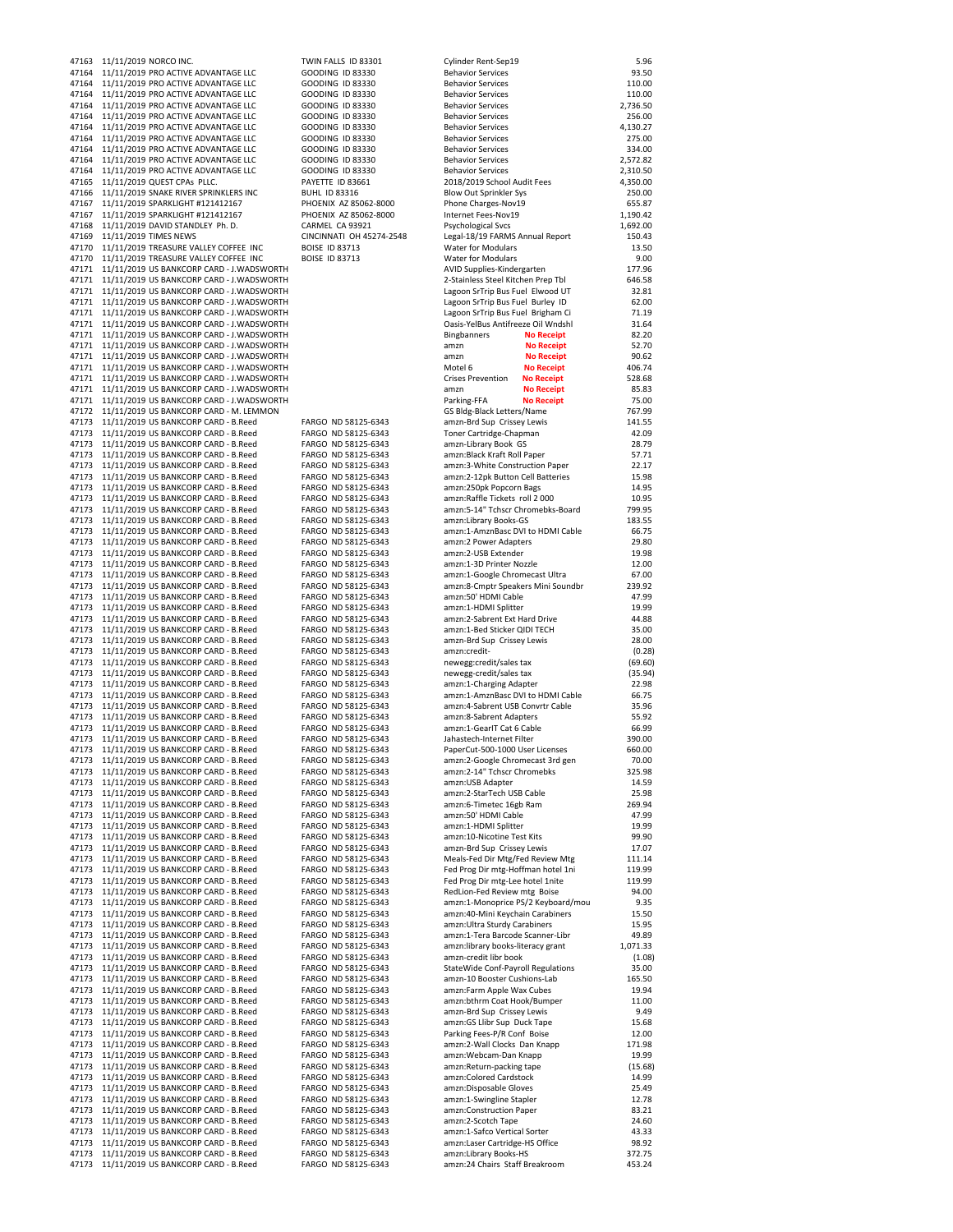|                | 47174<br>11/11/2019 US BANKCORP CARD - S.TAYLOR                                      |                                                | Walmart-Food Sup Concessions                                     | 264.86             |
|----------------|--------------------------------------------------------------------------------------|------------------------------------------------|------------------------------------------------------------------|--------------------|
|                | 47174 11/11/2019 US BANKCORP CARD - S.TAYLOR                                         |                                                | Luciano Italian Boise                                            | 44.45              |
| 47174          | 11/11/2019 US BANKCORP CARD - S.TAYLOR                                               |                                                | Solid Boise                                                      | 46.64<br>959.20    |
| 47175<br>47176 | 11/11/2019 VALLEY WIDE COOP INC<br>11/11/2019 VERIZON WIRELESS                       | JEROME ID 83338-6138<br>DALLAS TX 75266-0108   | LGPas 800.0g-HS \$1.199<br>Cell Ph Svc-M.Cottam                  | 53.77              |
| 47176          | 11/11/2019 VERIZON WIRELESS                                                          | DALLAS TX 75266-0108                           | Cell Ph Svc-C.Jackson                                            | 27.03              |
| 47176          | 11/11/2019 VERIZON WIRELESS                                                          | DALLAS TX 75266-0108                           | Cell Ph Svc-D.Knapp                                              | 53.77              |
|                | 47176 11/11/2019 VERIZON WIRELESS                                                    | DALLAS TX 75266-0108                           | Cell Ph Svc-M.Kress                                              | 53.77              |
|                | 47176 11/11/2019 VERIZON WIRELESS                                                    | DALLAS TX 75266-0108                           | Cell Ph Svc-S.Smith                                              | 53.77              |
| 47176          | 11/11/2019 VERIZON WIRELESS                                                          | DALLAS TX 75266-0108                           | Cell Ph Svc-J.Wadsworth                                          | 54.76              |
| 47177          | 11/11/2019 CHARLEE WILSON                                                            | HAGERMAN ID 83332                              | Mlg-Boise SpEd Law conf                                          | 76.00              |
| 47178<br>47179 | 11/11/2019 WWS-WESTERN WASTE SERVICES<br>11/11/2019 ZIGGY EXPRESS HAGERMAN           | JEROME ID 83338<br><b>BLISS ID 83314</b>       | Garbage Pickup-Oct19<br>Fuel-pickup Charles                      | 256.06<br>38.30    |
| 47179          | 11/11/2019 ZIGGY EXPRESS HAGERMAN                                                    | <b>BLISS ID 83314</b>                          | Fuel-Mower Charles                                               | 33.97              |
|                | 47179 11/11/2019 ZIGGY EXPRESS HAGERMAN                                              | <b>BLISS ID 83314</b>                          | Fuel-yellow bus Dan Knapp                                        | 126.29             |
| 47179          | 11/11/2019 ZIGGY EXPRESS HAGERMAN                                                    | <b>BLISS ID 83314</b>                          | Fuel-Mower Steve                                                 | 14.49              |
| 47179          | 11/11/2019 ZIGGY EXPRESS HAGERMAN                                                    | <b>BLISS ID 83314</b>                          | Fuel- Charles                                                    | 30.11              |
| 47179          | 11/11/2019 ZIGGY EXPRESS HAGERMAN                                                    | <b>BLISS ID 83314</b>                          | Fuel-Mower Steve                                                 | 31.94              |
| 47179          | 11/11/2019 ZIGGY EXPRESS HAGERMAN                                                    | <b>BLISS ID 83314</b>                          | Fuel-Mower Steve                                                 | 30.70              |
| 47179<br>47179 | 11/11/2019 ZIGGY EXPRESS HAGERMAN<br>11/11/2019 ZIGGY EXPRESS HAGERMAN               | <b>BLISS ID 83314</b><br><b>BLISS ID 83314</b> | Fuel-Mower Steve<br>Fuel-Tractor/Snow-Charles                    | 26.55<br>12.01     |
| 47179          | 11/11/2019 ZIGGY EXPRESS HAGERMAN                                                    | <b>BLISS ID 83314</b>                          | Fuel-Ford Charles                                                | 34.52              |
|                | 47180 11/18/2019 ID COUNCIL/EXCEPTIONAL CHILDRE                                      | KUNA ID 83634                                  | CEC Conf-M. Freeman                                              | 75.00              |
| 47197          | 11/18/2019 MICHAEL BURR                                                              | TWIN FALLS ID 83303-2229                       | Financial / Audit Review                                         | 500.00             |
| 47217          | 11/20/2019 AMERICAN FIDELITY CO - HSA                                                |                                                | Am Fidelity - HSA Svg - 112019                                   | 24.96              |
|                | 47217 11/20/2019 AMERICAN FIDELITY CO - HSA                                          |                                                | Am Fidelity - HSA Svg - 112019                                   | 181.05             |
| 47217          | 11/20/2019 AMERICAN FIDELITY CO - HSA<br>47217 11/20/2019 AMERICAN FIDELITY CO - HSA |                                                | Am Fidelity - HSA Svg - 112019<br>Am Fidelity - HSA Svg - 112019 | 199.73<br>15.95    |
| 47217          | 11/20/2019 AMERICAN FIDELITY CO - HSA                                                |                                                | Am Fidelity - HSA Svg - 112019                                   | 233.73             |
| 47217          | 11/20/2019 AMERICAN FIDELITY CO - HSA                                                |                                                | Am Fidelity - HSA Svg - 112019                                   | 120.70             |
|                | 47217 11/20/2019 AMERICAN FIDELITY CO - HSA                                          |                                                | Am Fidelity - HSA Svg - 112019                                   | 60.35              |
| 47217          | 11/20/2019 AMERICAN FIDELITY CO - HSA                                                |                                                | Am Fidelity - HSA Svg - 112019                                   | 8.43               |
|                | 47218 11/20/2019 BLUE CROSS OF IDAHO                                                 | BOISE ID 83707-0948                            | Blue Cross - 112019                                              | 258.17             |
|                | 47218 11/20/2019 BLUE CROSS OF IDAHO                                                 | BOISE ID 83707-0948                            | Blue Cross - HSA - 112019                                        | 106.80             |
| 47218<br>47218 | 11/20/2019 BLUE CROSS OF IDAHO                                                       | BOISE ID 83707-0948                            | Blue Cross - 112019                                              | 26.80              |
|                | 11/20/2019 BLUE CROSS OF IDAHO                                                       | BOISE ID 83707-0948<br>BOISE ID 83707-0948     | Blue Cross - 112019<br><b>Blue Cross - 112019</b>                | 1,094.36<br>570.16 |
|                | 47218 11/20/2019 BLUE CROSS OF IDAHO<br>47218 11/20/2019 BLUE CROSS OF IDAHO         | BOISE ID 83707-0948                            | <b>Blue Cross - 112019</b>                                       | 49.47              |
|                | 47218 11/20/2019 BLUE CROSS OF IDAHO                                                 | BOISE ID 83707-0948                            | Blue Cross - HSA - 112019                                        | 581.11             |
|                | 47218 11/20/2019 BLUE CROSS OF IDAHO                                                 | BOISE ID 83707-0948                            | Blue Cross - 112019                                              | 127.41             |
| 47218          | 11/20/2019 BLUE CROSS OF IDAHO                                                       | BOISE ID 83707-0948                            | Blue Cross - 112019                                              | 6.86               |
| 47218          | 11/20/2019 BLUE CROSS OF IDAHO                                                       | BOISE ID 83707-0948                            | Blue Cross - 112019                                              | 350.41             |
|                | 47218 11/20/2019 BLUE CROSS OF IDAHO                                                 | BOISE ID 83707-0948                            | Blue Cross - 112019                                              | 732.67             |
|                | 47218 11/20/2019 BLUE CROSS OF IDAHO                                                 | BOISE ID 83707-0948                            | Blue Cross - 112019                                              | 63.71              |
| 47218          | 47218 11/20/2019 BLUE CROSS OF IDAHO<br>11/20/2019 BLUE CROSS OF IDAHO               | BOISE ID 83707-0948<br>BOISE ID 83707-0948     | Blue Cross - 112019<br>Blue Cross - 112019                       | 63.69<br>5,689.32  |
| 47218          | 11/20/2019 BLUE CROSS OF IDAHO                                                       | BOISE ID 83707-0948                            | Blue Cross - 112019                                              | 205.56             |
|                | 47218 11/20/2019 BLUE CROSS OF IDAHO                                                 | BOISE ID 83707-0948                            | Blue Cross - HSA - 112019                                        | 2,934.49           |
|                | 47218 11/20/2019 BLUE CROSS OF IDAHO                                                 | BOISE ID 83707-0948                            | Blue Cross - HSA - 112019                                        | 68.24              |
|                | 47218 11/20/2019 BLUE CROSS OF IDAHO                                                 | BOISE ID 83707-0948                            | Blue Cross - HSA - 112019                                        | 1,732.31           |
|                | 47218 11/20/2019 BLUE CROSS OF IDAHO                                                 | BOISE ID 83707-0948                            | Blue Cross - HSA - 112019                                        | 1,153.50           |
|                | 47218 11/20/2019 BLUE CROSS OF IDAHO                                                 | BOISE ID 83707-0948                            | Blue Cross - 112019                                              | 1,224.79           |
| 47218<br>47219 | 11/20/2019 BLUE CROSS OF IDAHO                                                       | BOISE ID 83707-0948                            | Blue Cross - 112019<br>IRS-Fica - 112019                         | 565.92<br>1.55     |
|                | 11/20/2019 HJSD - IRS<br>47219 11/20/2019 HJSD - IRS                                 |                                                | IRS-Fica - 112019                                                | 322.76             |
|                | 47219 11/20/2019 HJSD - IRS                                                          |                                                | IRS-Fica - 112019                                                | 102.36             |
| 47219          | 11/20/2019 HJSD - IRS                                                                |                                                | IRS-Fica - 112019                                                | 42.71              |
| 47219          | 11/20/2019 HJSD - IRS                                                                |                                                | FICA - 112019                                                    | 15.52              |
|                | 47219 11/20/2019 HJSD - IRS                                                          |                                                | IRS-Fica - 112019                                                | 18.08              |
| 47219          | 11/20/2019 HJSD - IRS                                                                |                                                | IRS-Fica - 112019                                                | 273.95             |
| 47219          | 47219 11/20/2019 HJSD - IRS                                                          |                                                | IRS-Medicare - 112019<br>IRS-Fica - 112019                       | 301.02<br>675.05   |
|                | 11/20/2019 HJSD - IRS<br>47219 11/20/2019 HJSD - IRS                                 |                                                | IRS-Medicare - 112019                                            |                    |
|                |                                                                                      |                                                |                                                                  |                    |
|                |                                                                                      |                                                |                                                                  | 17.82              |
|                | 47219 11/20/2019 HJSD - IRS<br>47219 11/20/2019 HJSD - IRS                           |                                                | IRS-Medicare - 112019<br>IRS - Medicare - 112019                 | 14.32<br>31.88     |
|                | 47219 11/20/2019 HJSD - IRS                                                          |                                                | IRS-Fica - 112019                                                | 122.37             |
|                | 47219 11/20/2019 HJSD - IRS                                                          |                                                | IRS-Fica - 112019                                                | 7.44               |
|                | 47219 11/20/2019 HJSD - IRS                                                          |                                                | IRS-Fica - 112019                                                | 2,479.87           |
|                | 47219 11/20/2019 HJSD - IRS                                                          |                                                | IRS-Fica - 112019                                                | 3,591.96           |
|                | 47219 11/20/2019 HJSD - IRS                                                          |                                                | IRS-Fica - 112019                                                | 539.79             |
|                | 47219 11/20/2019 HJSD - IRS<br>47219 11/20/2019 HJSD - IRS                           |                                                | IRS-Fica - 112019<br>IRS-Fica - 112019                           | 327.87<br>129.97   |
|                | 47219 11/20/2019 HJSD - IRS                                                          |                                                | IRS-Fica - 112019                                                | 78.84              |
|                | 47219 11/20/2019 HJSD - IRS                                                          |                                                | IRS-Fica - 112019                                                | 65.41              |
|                | 47219 11/20/2019 HJSD - IRS                                                          |                                                | IRS-Fica - 112019                                                | 485.19             |
|                | 47219 11/20/2019 HJSD - IRS                                                          |                                                | IRS-Fica - 112019                                                | 789.12             |
|                | 47219 11/20/2019 HJSD - IRS                                                          |                                                | IRS-Fica - 112019                                                | 237.12             |
|                | 47219 11/20/2019 HJSD - IRS                                                          |                                                | IRS-Fica - 112019                                                | 96.77              |
|                | 47219 11/20/2019 HJSD - IRS<br>47219 11/20/2019 HJSD - IRS                           |                                                | IRS-Fica - 112019<br>IRS-Fica - 112019                           | 204.57<br>266.06   |
|                | 47219 11/20/2019 HJSD - IRS                                                          |                                                | IRS-Fica - 112019                                                | 22.67              |
|                | 47219 11/20/2019 HJSD - IRS                                                          |                                                | IRS-Fica - 112019                                                | 38.39              |
|                | 47219 11/20/2019 HJSD - IRS                                                          |                                                | IRS-Fica - 112019                                                | 276.11             |
|                | 47220 11/20/2019 HJSD - PERSI                                                        |                                                | PERSI-Retirement - 112019                                        | 465.74             |
|                | 47220 11/20/2019 HJSD - PERSI                                                        |                                                | PERSI-Sick Leave - 112019                                        | 45.25              |
|                | 47220 11/20/2019 HJSD - PERSI                                                        |                                                | PERSI-Sick Leave - 112019<br>PERSI-Retirement - 112019           | 10.19<br>322.89    |
|                | 47220 11/20/2019 HJSD - PERSI<br>47220 11/20/2019 HJSD - PERSI                       |                                                | PERSI-Retirement - 112019                                        | 3,948.90           |
|                | 47220 11/20/2019 HJSD - PERSI                                                        |                                                | PERSI-Retirement - 112019                                        | 5,657.55           |
|                | 47220 11/20/2019 HJSD - PERSI                                                        |                                                | PERSI-Retirement - 112019                                        | 916.14             |
|                | 47220 11/20/2019 HJSD - PERSI                                                        |                                                | PERSI-Retirement - 112019                                        | 70.40              |
|                | 47220 11/20/2019 HJSD - PERSI                                                        |                                                | PERSI-Retirement - 112019                                        | 194.33             |
|                | 47220 11/20/2019 HJSD - PERSI                                                        |                                                | PERSI-Retirement - 112019                                        | 49.75              |
|                | 47220 11/20/2019 HJSD - PERSI                                                        |                                                | PERSI-Sick Leave - 112019                                        | 4.84               |
|                | 47220 11/20/2019 HJSD - PERSI<br>47220 11/20/2019 HJSD - PERSI                       |                                                | PERSI-Retirement - 112019<br>PERSI-Retirement - 112019           | 525.32<br>29.82    |
|                | 47220 11/20/2019 HJSD - PERSI                                                        |                                                | PERSI-Retirement - 112019                                        | 104.90             |
|                | 47220 11/20/2019 HJSD - PERSI                                                        |                                                | PERSI-Retirement - 112019                                        | 196.44             |
|                | 47220 11/20/2019 HJSD - PERSI                                                        |                                                | PERSI-Sick Leave - 112019                                        | 19.07              |
|                | 47220 11/20/2019 HJSD - PERSI                                                        |                                                | PERSI-Retirement - 112019                                        | 28.98              |
|                | 47220 11/20/2019 HJSD - PERSI<br>47220 11/20/2019 HJSD - PERSI                       |                                                | PERSI-Sick Leave - 112019<br>PERSI-Sick Leave - 112019           | 39.94<br>16.92     |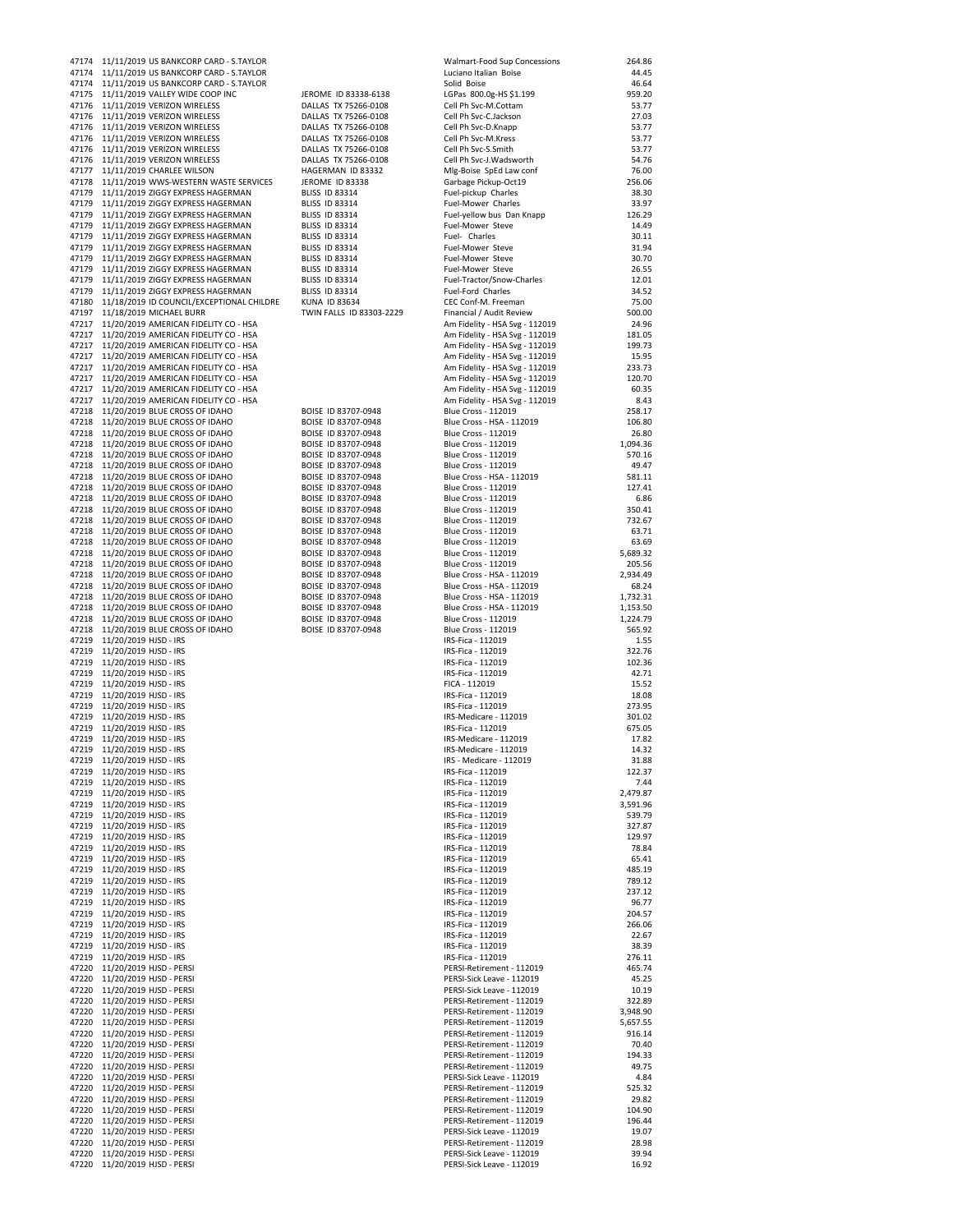| 47220 | 11/20/2019 HJSD - PERSI                                                       |                                        | PERSI-Sick Leave - 112019      | 31.37            |
|-------|-------------------------------------------------------------------------------|----------------------------------------|--------------------------------|------------------|
| 47220 | 11/20/2019 HJSD - PERSI                                                       |                                        | PERSI-Sick Leave - 112019      | 40.87            |
| 47220 | 11/20/2019 HJSD - PERSI                                                       |                                        | PERSI-Sick Leave - 112019      | 6.84             |
| 47220 | 11/20/2019 HJSD - PERSI                                                       |                                        | PERSI-Sick Leave - 112019      | 383.65           |
| 47220 |                                                                               |                                        | PERSI-Retirement - 112019      |                  |
|       | 11/20/2019 HJSD - PERSI                                                       |                                        |                                | 13.47            |
| 47220 | 11/20/2019 HJSD - PERSI                                                       |                                        | PERSI-Sick Leave - 112019      | 1.31             |
| 47220 | 11/20/2019 HJSD - PERSI                                                       |                                        | PERSI-Sick Leave - 112019      | 2.90             |
| 47220 | 11/20/2019 HJSD - PERSI                                                       |                                        | PERSI-Sick Leave - 112019      | 2.82             |
|       | 47220 11/20/2019 HJSD - PERSI                                                 |                                        | PERSI-Retirement - 112019      | 880.22           |
|       | 47220 11/20/2019 HJSD - PERSI                                                 |                                        | PERSI-Retirement - 112019      | 130.95           |
| 47220 | 11/20/2019 HJSD - PERSI                                                       |                                        | PERSI-Retirement - 112019      | 1,332.10         |
| 47220 | 11/20/2019 HJSD - PERSI                                                       |                                        | PERSI-Retirement - 112019      | 174.13           |
|       | 47220 11/20/2019 HJSD - PERSI                                                 |                                        | PERSI-Retirement - 112019      | 420.62           |
| 47220 | 11/20/2019 HJSD - PERSI                                                       |                                        | PERSI-Retirement - 112019      | 35.73            |
|       |                                                                               |                                        |                                |                  |
| 47220 | 11/20/2019 HJSD - PERSI                                                       |                                        | PERSI-Retirement - 112019      | 60.97            |
|       | 47220 11/20/2019 HJSD - PERSI                                                 |                                        | PERSI-Retirement - 112019      | 417.50           |
| 47220 | 11/20/2019 HJSD - PERSI                                                       |                                        | PERSI-Retirement - 112019      | 164.18           |
| 47220 | 11/20/2019 HJSD - PERSI                                                       |                                        | PERSI-Sick Leave - 112019      | 15.95            |
|       | 47220 11/20/2019 HJSD - PERSI                                                 |                                        | PERSI-Sick Leave - 112019      | 85.51            |
| 47220 | 11/20/2019 HJSD - PERSI                                                       |                                        | PERSI-Sick Leave - 112019      | 549.64           |
| 47220 | 11/20/2019 HJSD - PERSI                                                       |                                        | PERSI-Sick Leave - 112019      | 89.01            |
|       | 47220 11/20/2019 HJSD - PERSI                                                 |                                        | PERSI-Sick Leave - 112019      | 3.47             |
| 47220 | 11/20/2019 HJSD - PERSI                                                       |                                        | PERSI-Sick Leave - 112019      | 5.92             |
| 47220 | 11/20/2019 HJSD - PERSI                                                       |                                        | PERSI-Sick Leave - 112019      | 40.55            |
|       | 47220 11/20/2019 HJSD - PERSI                                                 |                                        | PERSI-Sick Leave - 112019      | 2.77             |
|       |                                                                               |                                        |                                |                  |
|       | 47220 11/20/2019 HJSD - PERSI                                                 |                                        | PERSI-Sick Leave - 112019      | 18.87            |
| 47220 | 11/20/2019 HJSD - PERSI                                                       |                                        | PERSI-Retirement - 112019      | 114.30           |
| 47220 | 11/20/2019 HJSD - PERSI                                                       |                                        | PERSI-Retirement - 112019      | 28.50            |
| 47220 | 11/20/2019 HJSD - PERSI                                                       |                                        | PERSI-Retirement - 112019      | 411.10           |
| 47220 | 11/20/2019 HJSD - PERSI                                                       |                                        | Persi - Retirement - 112019    | 24.87            |
|       | 47220 11/20/2019 HJSD - PERSI                                                 |                                        | Persi - Sick Leave - 112019    | 2.42             |
| 47220 | 11/20/2019 HJSD - PERSI                                                       |                                        | PERSI-Sick Leave - 112019      | 51.04            |
| 47220 | 11/20/2019 HJSD - PERSI                                                       |                                        | PERSI-Sick Leave - 112019      | 11.10            |
|       | 47220 11/20/2019 HJSD - PERSI                                                 |                                        | PERSI-Retirement - 112019      | 509.29           |
|       |                                                                               |                                        |                                |                  |
| 47220 | 11/20/2019 HJSD - PERSI                                                       |                                        | PERSI-Sick Leave - 112019      | 49.47            |
| 47220 | 11/20/2019 HJSD - PERSI                                                       |                                        | PERSI-Sick Leave - 112019      | 129.42           |
|       | 47220 11/20/2019 HJSD - PERSI                                                 |                                        | PERSI-Sick Leave - 112019      | 12.72            |
| 47220 | 11/20/2019 HJSD - PERSI                                                       |                                        | Persi - Retirement - 112019    | 430.96           |
| 47220 | 11/20/2019 HJSD - PERSI                                                       |                                        | PERSI-Sick Leave - 112019      | 41.87            |
|       | 47221 11/20/2019 STANDARD INSURANCE CO.                                       | PORTLAND OR 97228-6367                 | Standard-Life - 112019         | 0.83             |
| 47221 | 11/20/2019 STANDARD INSURANCE CO.                                             | PORTLAND OR 97228-6367                 | Standard Life - 112019         | 0.31             |
| 47221 | 11/20/2019 STANDARD INSURANCE CO.                                             | PORTLAND OR 97228-6367                 | Standard-Life - 112019         | 0.40             |
| 47221 | 11/20/2019 STANDARD INSURANCE CO.                                             | PORTLAND OR 97228-6367                 | Standard-Life - 112019         | 31.64            |
|       |                                                                               |                                        |                                |                  |
| 47221 | 11/20/2019 STANDARD INSURANCE CO.                                             | PORTLAND OR 97228-6367                 | Standard-Life - 112019         | 2.00             |
| 47221 | 11/20/2019 STANDARD INSURANCE CO.                                             | PORTLAND OR 97228-6367                 | Standard-Life - 112019         | 1.62             |
| 47221 | 11/20/2019 STANDARD INSURANCE CO.                                             | PORTLAND OR 97228-6367                 | Standard-Life - 112019         | 0.53             |
| 47221 | 11/20/2019 STANDARD INSURANCE CO.                                             | PORTLAND OR 97228-6367                 | Standard-Life - 112019         | 3.58             |
| 47221 | 11/20/2019 STANDARD INSURANCE CO.                                             | PORTLAND OR 97228-6367                 | Standard-Life - 112019         | 14.35            |
| 47221 | 11/20/2019 STANDARD INSURANCE CO.                                             | PORTLAND OR 97228-6367                 | Standard-Life - 112019         | 1.40             |
| 47221 | 11/20/2019 STANDARD INSURANCE CO.                                             | PORTLAND OR 97228-6367                 | Standard-Life - 112019         | 40.91            |
| 47221 | 11/20/2019 STANDARD INSURANCE CO.                                             | PORTLAND OR 97228-6367                 | Standard-Life - 112019         | 7.69             |
|       |                                                                               |                                        |                                |                  |
| 47221 | 11/20/2019 STANDARD INSURANCE CO.                                             | PORTLAND OR 97228-6367                 | Standard-Life - 112019         | 0.06             |
| 47221 | 11/20/2019 STANDARD INSURANCE CO.                                             | PORTLAND OR 97228-6367                 | Standard-Life - 112019         | 6.98             |
| 47221 | 11/20/2019 STANDARD INSURANCE CO.                                             | PORTLAND OR 97228-6367                 | Standard-Life - 112019         | 4.14             |
| 47221 | 11/20/2019 STANDARD INSURANCE CO.                                             | PORTLAND OR 97228-6367                 | Standard-Life - 112019         | 0.40             |
| 47221 | 11/20/2019 STANDARD INSURANCE CO.                                             | PORTLAND OR 97228-6367                 | Standard-Life - 112019         | 0.80             |
| 47221 | 11/20/2019 STANDARD INSURANCE CO.                                             | PORTLAND OR 97228-6367                 | Standard-Life - 112019         | 8.07             |
| 47221 | 11/20/2019 STANDARD INSURANCE CO.                                             | PORTLAND OR 97228-6367                 | Standard Life - 112019         | 0.17             |
| 47221 | 11/20/2019 STANDARD INSURANCE CO.                                             | PORTLAND OR 97228-6367                 | Standard-Life - 112019         | 5.30             |
| 47221 | 11/20/2019 STANDARD INSURANCE CO.                                             | PORTLAND OR 97228-6367                 | Standard Life - 112019         | 4.00             |
| 47221 | 11/20/2019 STANDARD INSURANCE CO.                                             | PORTLAND OR 97228-6367                 | Standard-Life - 112019         | 3.55             |
|       |                                                                               |                                        |                                |                  |
| 47221 | 11/20/2019 STANDARD INSURANCE CO.                                             | PORTLAND OR 97228-6367                 | Standard-Life - 112019         | 2.65             |
|       | 47221 11/20/2019 STANDARD INSURANCE CO.                                       | PORTLAND OR 97228-6367                 | Standard-Life - 112019         | 5.50             |
|       | 47221 11/20/2019 STANDARD INSURANCE CO.                                       | PORTLAND OR 97228-6367                 | Standard-Life - 112019         | 1.12             |
|       | 47222 11/25/2019 MEDICAID-BUREAU/FINANCIAL SVCS                               | BOISE ID 83720-0036                    | School Match                   | 8,170.77         |
|       | 47223 11/25/2019 SDE-STATE DEPT OF EDUCATION                                  | BOISE ID 83750-0027                    | Fingerprints-Aubre Cheney      | 28.25            |
| 47224 | 11/1/2019 SDE-STATE DEPT OF EDUCATION                                         | BOISE ID 83750-0027                    | Alt Auth-Cody Nelson           | 100.00           |
|       | 191105 11/29/2019 US BANKCORP CARD - MARK KRESS                               |                                        | Scholastic Teachables Unzicker | 29.99            |
|       | 191105 11/29/2019 US BANKCORP CARD - MARK KRESS                               |                                        | Pedometers-Fuel Up to 60 grant | 242.73           |
|       | 191105 11/29/2019 US BANKCORP CARD - MARK KRESS                               |                                        | Costco: Duct Tape-Library      | 39.20            |
|       |                                                                               |                                        |                                |                  |
|       | 191119 11/19/2019 SALES TAX COMMISSION                                        | BOISE ID 83707-0076                    | HS Sales Tax-Oct19             | 550.68           |
|       | 191119 11/19/2019 SALES TAX COMMISSION                                        | BOISE ID 83707-0076                    | HL Sales Tax-Oct19             | 63.73            |
|       |                                                                               |                                        |                                |                  |
|       | 5283 11/11/2019 CHAPPELS MARKET                                               | HAGERMAN ID 83332                      | Food-HL                        | 30.47            |
|       | 5283 11/11/2019 CHAPPELS MARKET                                               | HAGERMAN ID 83332                      | Plastic Cups-HL                | 7.00             |
|       | 5283 11/11/2019 CHAPPELS MARKET                                               | HAGERMAN ID 83332                      | Food-HL                        | 54.00            |
|       | 5283 11/11/2019 CHAPPELS MARKET                                               | HAGERMAN ID 83332                      | Food                           | 36.39            |
|       | 5283 11/11/2019 CHAPPELS MARKET                                               | HAGERMAN ID 83332                      | Food-HL                        | 19.44            |
|       | 5283 11/11/2019 CHAPPELS MARKET                                               | HAGERMAN ID 83332                      | Food-HL                        | 11.35            |
|       | 5283 11/11/2019 CHAPPELS MARKET                                               | HAGERMAN ID 83332                      | Food-HL                        | 13.82            |
|       |                                                                               |                                        |                                |                  |
|       | 5284 11/11/2019 CHARLIE'S PRODUCE                                             | SEATTLE WA 98124                       | Food-HL                        | 254.98           |
|       | 5284 11/11/2019 CHARLIE'S PRODUCE                                             | SEATTLE WA 98124                       | Food-FFVP                      | 24.40            |
|       | 5284 11/11/2019 CHARLIE'S PRODUCE                                             | SEATTLE WA 98124                       | Food-HL                        | 115.82           |
|       | 5284 11/11/2019 CHARLIE'S PRODUCE                                             | SEATTLE WA 98124                       | Food-FFVP                      | 63.80            |
|       | 5284 11/11/2019 CHARLIE'S PRODUCE                                             | SEATTLE WA 98124                       | Food-FFVP                      | 186.75           |
|       | 5284 11/11/2019 CHARLIE'S PRODUCE                                             | SEATTLE WA 98124                       | Food-HL                        | 231.65           |
|       | 5284 11/11/2019 CHARLIE'S PRODUCE                                             | SEATTLE WA 98124                       | Food-FFVP                      | 179.80           |
|       | 5284 11/11/2019 CHARLIE'S PRODUCE                                             | SEATTLE WA 98124                       | Food-FFVP                      | 179.80           |
| 5284  | 11/11/2019 CHARLIE'S PRODUCE                                                  | SEATTLE WA 98124                       | Food-HL                        | 138.00           |
|       | 5284 11/11/2019 CHARLIE'S PRODUCE                                             | SEATTLE WA 98124                       | Food-FFVP retn                 | (179.80)         |
|       |                                                                               |                                        |                                |                  |
|       | 5284 11/11/2019 CHARLIE'S PRODUCE                                             | SEATTLE WA 98124                       | Food-HL                        | 195.87           |
| 5285  | 11/11/2019 LUANNE COATES                                                      | HAGERMAN ID 83332                      | Mlg-Jerome/USDA State Trng     | 19.00            |
|       | 5286 11/11/2019 FARMER BROS COFFEE                                            | CITY OF INDUSTRY CA 91716-9705         | Spices/Mixes-HL                | 73.76            |
|       | 5287 11/11/2019 FOODSERVICES OF AMERICA                                       | MERIDIAN ID 83642                      | Food-FFVP                      | 54.26            |
| 5287  | 11/11/2019 FOODSERVICES OF AMERICA                                            | MERIDIAN ID 83642                      | Supplies-HL                    | 113.00           |
|       |                                                                               |                                        | Food-HL                        | 771.52           |
| 5287  | 5287 11/11/2019 FOODSERVICES OF AMERICA                                       | MERIDIAN ID 83642                      |                                |                  |
|       |                                                                               |                                        |                                |                  |
|       | 11/11/2019 FOODSERVICES OF AMERICA                                            | MERIDIAN ID 83642                      | Food-HL                        | 594.11           |
| 5287  | 11/11/2019 FOODSERVICES OF AMERICA                                            | MERIDIAN ID 83642                      | Food-FFVP                      | 36.52            |
| 5287  | 11/11/2019 FOODSERVICES OF AMERICA                                            | MERIDIAN ID 83642                      | Food-FFVP retns                | (36.52)          |
|       | 5287 11/11/2019 FOODSERVICES OF AMERICA                                       | MERIDIAN ID 83642                      | Food-HL                        | 823.00           |
| 5287  | 11/11/2019 FOODSERVICES OF AMERICA<br>5287 11/11/2019 FOODSERVICES OF AMERICA | MERIDIAN ID 83642<br>MERIDIAN ID 83642 | Food-HL<br>Food-HL             | 684.23<br>486.07 |